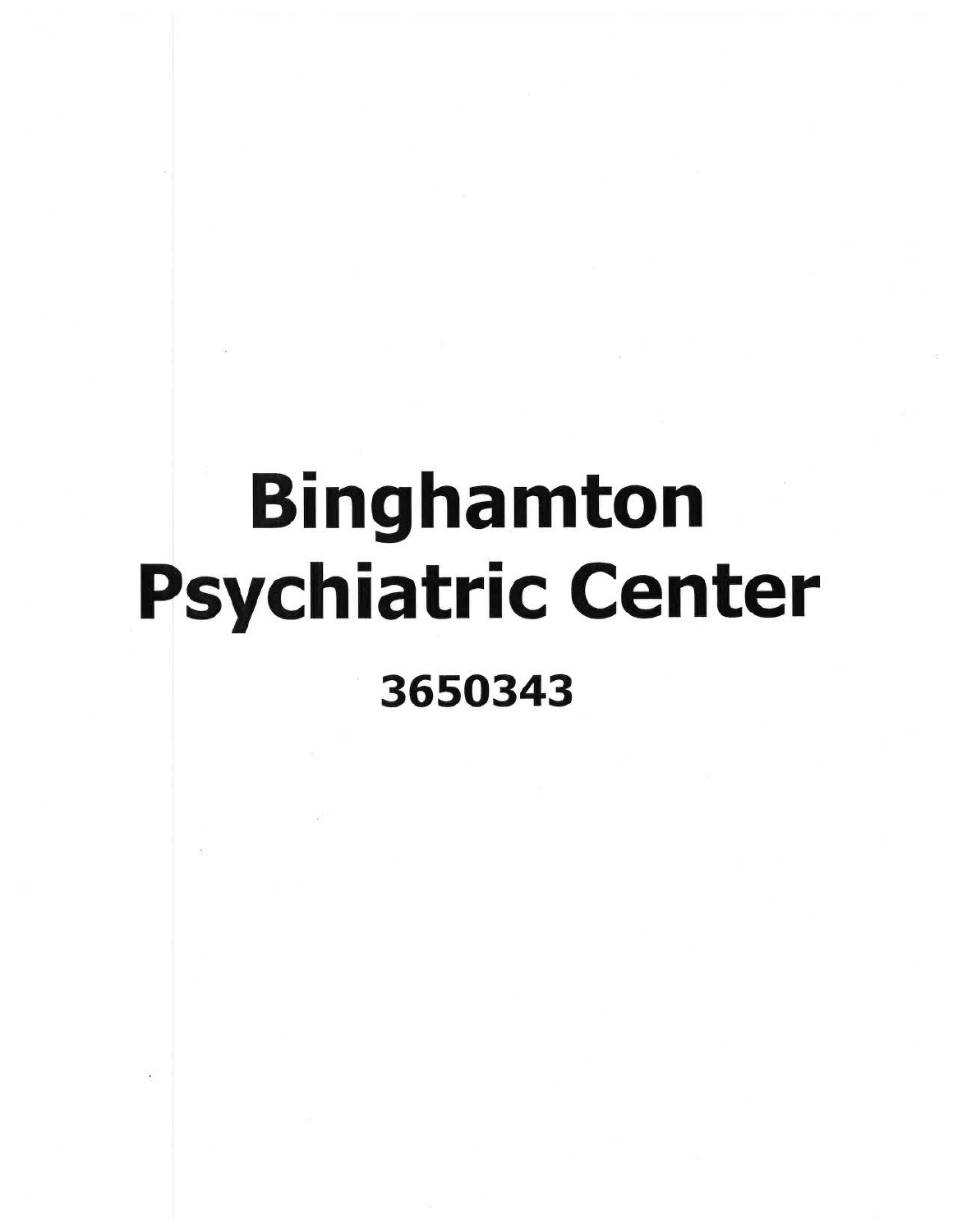| <b>FORM B</b> |
|---------------|
|---------------|

## New York State Consultant Services **Contractor's Annual Employment Report**

Report Period: April 1, 2015 to March 31, 2016

| Contracting State Agency Name: Office of Mental Health - Binghamton Psychiatric Center<br>Contract Number: C000160<br>Agency Business Unit: OMH01 |                               |                                  |                                                    |  |  |  |  |
|---------------------------------------------------------------------------------------------------------------------------------------------------|-------------------------------|----------------------------------|----------------------------------------------------|--|--|--|--|
| Contract Term: 05/01/2015 to 04/30/2020                                                                                                           |                               | Agency Department ID: 3650343    |                                                    |  |  |  |  |
| Contractor Name: Dentserv Dental Services, PC                                                                                                     |                               |                                  |                                                    |  |  |  |  |
| Contractor Address: 15 Canal Road Pelham Manor NY<br>10803                                                                                        |                               |                                  |                                                    |  |  |  |  |
| Description of Services Being Provided: Dental Services                                                                                           |                               |                                  |                                                    |  |  |  |  |
| Scope of Contract (Choose one that best fits):                                                                                                    |                               |                                  |                                                    |  |  |  |  |
| Analysis<br>Evaluation<br>Research<br>Training                                                                                                    |                               |                                  |                                                    |  |  |  |  |
| Data Processing<br><b>Computer Programming</b><br>Other IT consulting                                                                             |                               |                                  |                                                    |  |  |  |  |
| Engineering<br><b>Architect Services</b><br>Surveying<br><b>Environmental Services</b>                                                            |                               |                                  |                                                    |  |  |  |  |
| <b>Health Services</b><br>X<br><b>Mental Health Services</b>                                                                                      |                               |                                  |                                                    |  |  |  |  |
| Accounting<br>Auditing<br>Legal<br><b>Other Consulting</b><br>Paralegal<br>IJ                                                                     |                               |                                  |                                                    |  |  |  |  |
|                                                                                                                                                   |                               |                                  |                                                    |  |  |  |  |
| <b>Employment Category</b>                                                                                                                        | Number of<br><b>Employees</b> | Number of<br><b>Hours Worked</b> | <b>Amount Payable</b><br><b>Under the Contract</b> |  |  |  |  |
| Dentist 29-1021.00                                                                                                                                | 1                             | 611.50                           | \$73,380.00                                        |  |  |  |  |
|                                                                                                                                                   |                               |                                  |                                                    |  |  |  |  |
|                                                                                                                                                   |                               |                                  |                                                    |  |  |  |  |
|                                                                                                                                                   |                               |                                  |                                                    |  |  |  |  |
|                                                                                                                                                   |                               |                                  |                                                    |  |  |  |  |
|                                                                                                                                                   |                               |                                  |                                                    |  |  |  |  |
|                                                                                                                                                   |                               |                                  |                                                    |  |  |  |  |
|                                                                                                                                                   |                               |                                  |                                                    |  |  |  |  |
|                                                                                                                                                   |                               |                                  |                                                    |  |  |  |  |
|                                                                                                                                                   |                               |                                  |                                                    |  |  |  |  |
| Total this page                                                                                                                                   | 1                             | 611.5                            | 73,380.00<br>S                                     |  |  |  |  |
| <b>Grand Total</b>                                                                                                                                | 1                             | 611.5                            | \$73,380.00                                        |  |  |  |  |

Name of person who prepared this report: Isaac Newman

Title: COO

Preparer's Signature:  $\mathcal{M}_{\mathcal{M}}$ 

Date Prepared: *05/06/2016*

(Use additional pages, if necessary)

Phone #: 914 738 1144

Page 1 of 1